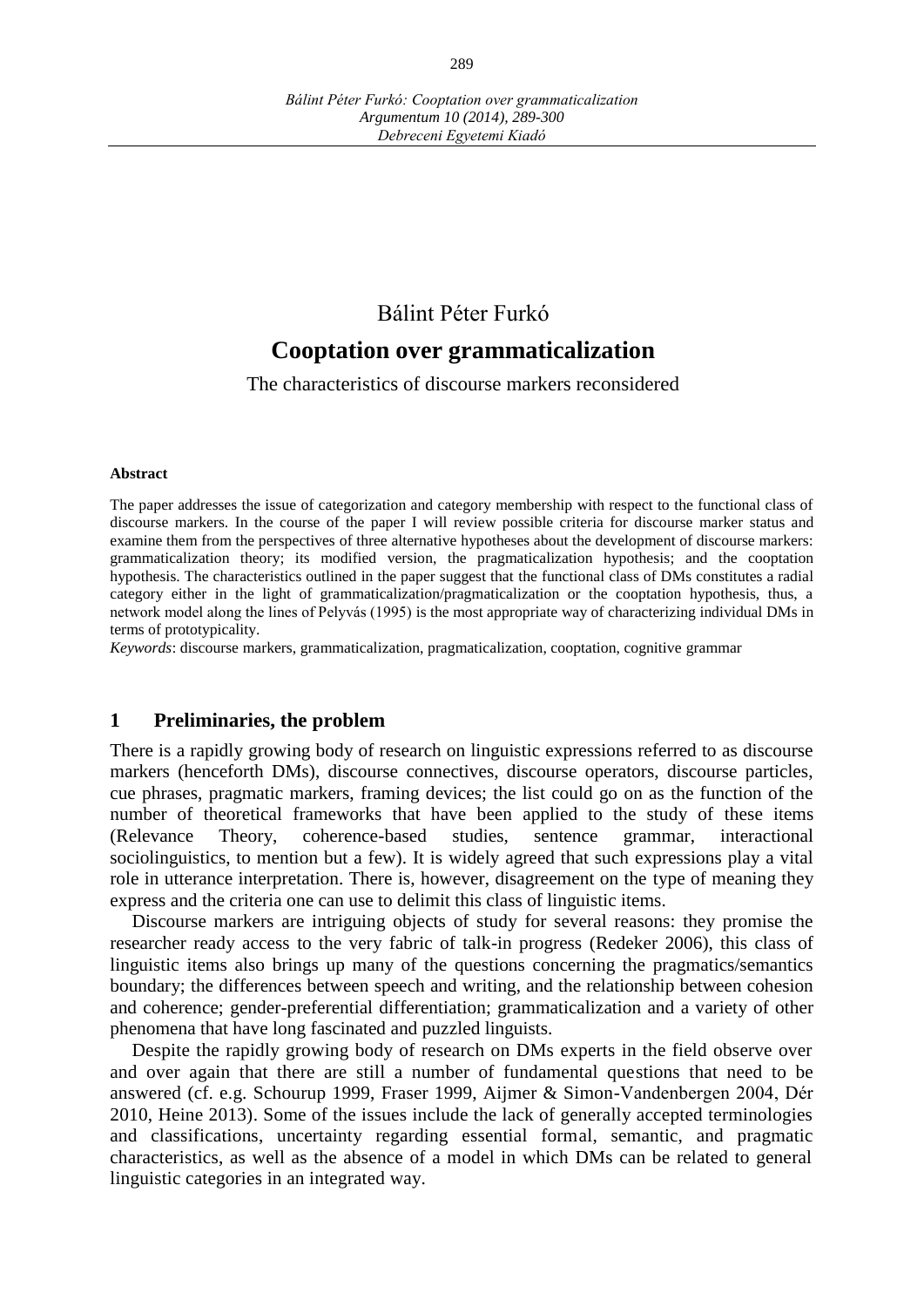In the present paper I am going to address the issue of categorization and category membership. Describing the characteristics of the functional class of DMs and developing criteria for deciding for every given instance whether it is a DM or not have been major preoccupations in recent DM research. However, very few attempts have been made to consistently relate such criteria to the diachronic development of individual linguistic items, an object of enquiry that is, naturally, beyond the scope of relevance-theoretic accounts as well.

Scholars who work in the field of DM research usually provide exhaustive lists of the formal, functional and stylistic criteria that are associated with DMs as a functional class (cf. e.g. Schourup 1999, González 2004, Fraser 1999), still, few authors give a systematic account of the motivation that lies behind the non-propositionality, optionality, context- and genredependence, variable scope, etc. of discourse markers. Conversely, scholars who work in the field of grammaticalization theory give detailed descriptions of the diachronic development individual DMs go through (cf. Traugott 1995, 1997), but they fail to address the issue of delimiting the functional class of DMs.

Accordingly, the aim of my paper is to reconsider the criteria that have been identified in the literature and to relate them to three different theories about the emergence and development of DMs: grammaticalization theory and the theories of pragmaticalization and cooptation.

### **2 Characteristics of DMs, possible criteria for DM status**

### *2.1 Non-propositionality and optionality*

Many scholars consider non-propositionality (non-truth-conditionality) as a sine qua non for DM status (cf. Schourup 1999), others include propositional items such as *then* and *after that* (e.g. Redeker 2005). While it is generally agreed that certain DMs (e.g. *well, however, etc.*) contribute nothing to the truth-conditions of the proposition expressed by an utterance, the non-truth conditionality of others (*frankly, I think*) have generated a great deal of controversy (see Infantidou-Trouki 1992).

Blakemore (2002) argues that we need to make a distinction between *truth-conditional* and *non-truth conditional* meaning on the one hand, and *conceptual* vs. *procedural* meaning, on the other. Thus, many of the above mentioned controversies stem from the fact that certain scholars confuse the two distinctions and use them interchangeably. Schourup (1999), for example, uses the *compositionality* test to argue in favour of the *truth-conditionality* of *in addition*:

- (1a) Owens is a respected drama critic. I tell you *in addition* that she has written...
- (1b) Owens is a respected drama critic. *In addition*, she has written... (Schourup 1999: 232)

While *in addition* is indeed truth-conditional, the above test would predict that *frankly* is also truth-conditional, while DM uses of *frankly* are non-truth conditional, but *conceptual*. It is, therefore, important to point out that the compositionality test will be a useful tool in deciding whether individual DMs have *conceptual* or *procedural* meaning, the *truth-functionality* of DMs is tested more efficiently in terms of whether they retain their original meaning when embedded in *if-clauses* or under the scope of factive connectives such as *because*:

- (2a) *Allegedly / Obviously / Frankly*, the cook has poisoned the soup.
- (2b) If the cook has *allegedly /* ?*obviously / \*frankly* poisoned the soup, we can eat the meal without worrying.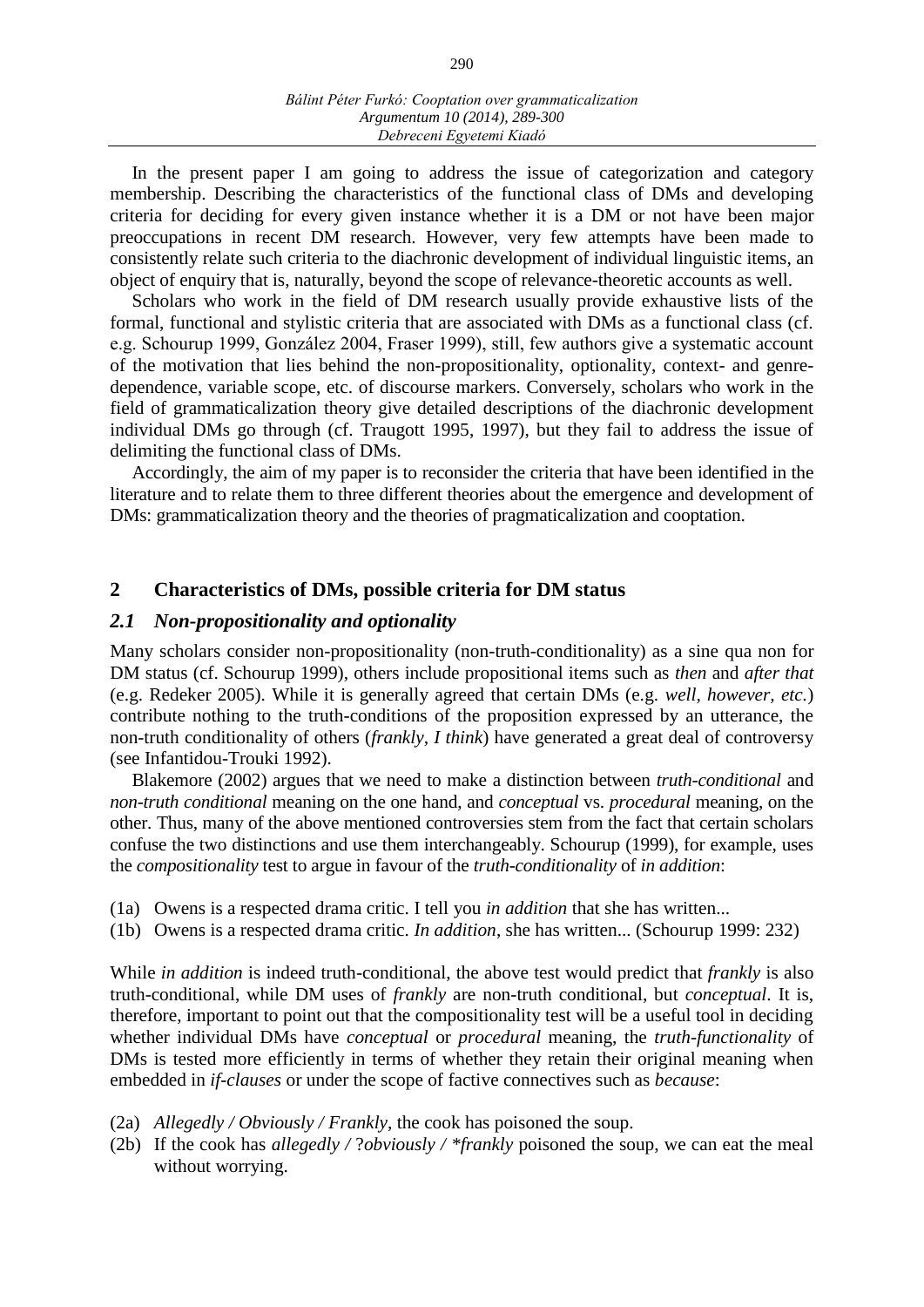(2c) We shouldn't eat the soup, because the cook has *allegedly/?obviously/\*frankly* poisoned it (examples adapted from Blakemore 2002).

The uncertainty with regard to whether or not *obviously* retains its original meaning in the above examples (for a detailed discussion, cf. Blakemore 2002) suggests that the truthfunctionality / non-truth functionality distinction should be viewed as a *continuum*, rather than a dichotomy. This is consistent with the finding in grammaticalization theory that due to the diachronic grammaticalisation processes that are synchronically manifested in the use of discourse markers, there is sometimes a *gradation* (layering) between uses that are non-truth conditional and (omissible) and those that are not (cf. Andersen 2001: 41-42).

Optionality as a distinguishing feature is in many respects derivative of the previously discussed criterion of non-propositionality, DMs are considered optional from the perspective of sentence meaning because their absence does not change the conditions under which the sentence is true.

There are, however, two further senses in which DMs are claimed to be optional. Firstly, they may be seen as syntactically optional in the sense that removal of a DM does not alter the grammaticality of its host sentence. Secondly, they are optional in the sense that if a DM is omitted, the relationship it signals might still be available to the hearer, though no longer explicitly cued (cf. Schourup 1999: 231).

Optionality in pragmatic terms is nonsensical, as suggested by, for example, Dér (2005), since DMs are essential for the organization and structuring of discourse and for marking the speaker's attitudes to the proposition being expressed as well as the processes of pragmatic inferences, i.e. the hearer's efforts to find out what is not explicitly stated but is implied by a given utterance.

From a diachronic perspective, syntactic optionality is a corollary of the process whereby linguistic items (source categories of DMs) gradually lose their original, *propositional* meaning and take up *textual* and *interpersonal* functions. This process has been alternately associated with *grammaticalization* or *pragmaticalization*. Sometimes the two terms are used interchangeably with relation to DMs (e.g. in Busquets, Koike & Vann 2001). A number of scholars, e.g. Erman and Kotsinas (1993) and Aijmer (1997) are convinced that DMs undergo a process of pragmaticalization, while others, including Traugott (1995), feel strongly about the need to describe the process in terms of grammaticalization.

Grammaticalization is defined as a process whereby lexical items take on certain grammatical functions in certain linguistic environments or an already grammatical item takes over new or additional grammatical functions (cf. e.g. Lehmann 1995, Hopper &Traugott 1994, Dér 2013). In contrast, the pragmaticalization of DMs is defined as a process of "habitualization and automatization" whereby "metacommunicative use creates a variant of the original item" (Frank-Job 2006).

Traugott (1995) criticizes the use of the term pragmaticalization by Erman and Kotsinas (1993) and Aijmer (1997), who use this term for the purpose of mapping the functions of *y'know* and *I think*, respectively. She argues that, *y'know* and *I think* are no more pragmaticalized than tense and aspect or, alternatively, just as grammaticalized as tense and aspect:

In the linguistic literature, tense, aspect and mood are often treated as syntactic or semantic categories, and may not appear to be as obviously pragmatic as discourse particles, but they have pragmatic functions in most, may be all, languages. We need only think of the English pragmatic use of past for politeness as in What was your name?, the well-known backgrounding and foregrounding functions of aspect [and] uses of the narrative present (Traugott 1995: 5).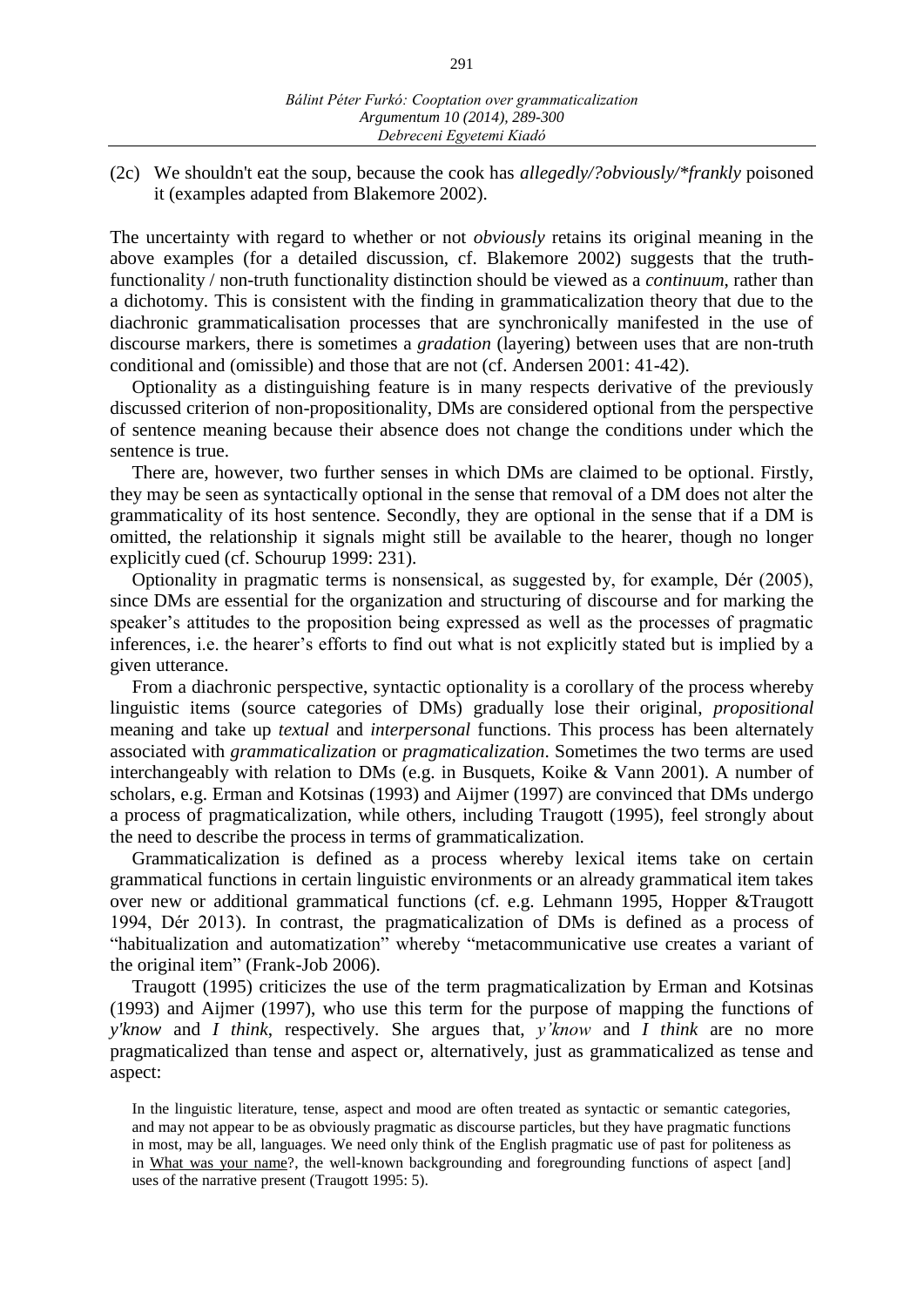Heine (2013) rejects both grammaticalization and pragmaticalization as the diachronic processes that account for the semantic bleaching of DMs, and cogently argues that DMs undergo the process of cooptation,<sup>1</sup> a process whereby "a chunk of SG [sentence grammar], such as a clause, a phrase, a word, or any other unit is deployed for use as a thetical" (Kaltenböck et al. 2011: 874-875, quoted in Heine 2013: 1221). Cooptation explains why DMs are optional in a syntactic sense (and, therefore, do no affect the truth-conditions of the sentence), since theticals are, by definition, outside the syntactic structure of the sentence.

### *2.2 Context-dependence and (extreme) multifunctionality*

As was mentioned in the introduction, the study of DMs brings up fundamental questions about the semantics/pragmatics interface (or boundary in the case of modular approaches), since, on the one hand, DMs usually have context-dependent meaning, on the other hand, they are frequently mentioned as linguistic units that are inherently indexical. In fact Aijmer (2002) considers indexicality as the most important property of DMs, a property whereby DMs are linked to attitudes, evaluation, types of speakers and other features of the communicative situation. In this respect DMs can be compared to deictics. Incidentally, definitions of deictic expressions overlap to a great extent with those of DMs. Both categories are usually defined in terms of context-dependence i.e. in terms of having meaning only by virtue of an indexical connection to some aspect of the speech event (cf. e.g. Sidnell 1998).

Taking the above into consideration, one could argue that DMs are indeed a subgroup of indexicals; in a comprehensive article on deixis, Levinson (2004), in fact, calls DMs discourse deictics, other subgroups including spatial, temporal and social deictics.

Similarities between indexicals and DMs are also recognized by proponents of Relevance Theory. Carston (1998: 24), for example, notes that the two seemingly disparate phenomena are brought together by the fact that both encode a *procedure* rather than a *concept*, and both play a role in guiding the hearer in the pragmatic inferential phase of understanding an utterance. The difference between the two sets of phenomena, according to Carston, is that indexicals constrain the inferential construction of *explicatures* and DMs (discourse connectives in RT terms) constrain the derivation of *implicatures* (in other words, intended contextual assumptions and contextual effects).

From the perspective of grammaticalization theory, the criterion of context-dependence is an important by-product of the process whereby DMs become semantically bleached, i.e. lose their inherent, context-independent meaning. However, at the same time, DMs take up more *subjective, textual* and *interpersonal* functions, in other words, they become pragmatically enriched. Both processes are in line with the general processes of grammaticalization: semantic bleaching conforms to Lehmann's (1995) integrity parameter, while pragmatic enrichment conforms to the principle of subjectification (cf. e.g. Brinton & Traugott 2005: 28). In this respect, pragmaticalization is not incompatible with grammaticalization, while cooptation will also predict that theticals are increasingly used in more and more contexts, that is, they undergo contextual extension (cf. Heine 2003: 1223).

The criterial feature of (extreme) multifunctionality is derivative of the process of pragmatic enrichment: in addition to their role in discourse organization, individual DMs are associated with a plethora of functions including hedging and politeness functions, they can

 $\overline{a}$ 

Later on in the paper he proposes that cooptation might be a form of pragmaticalization. For the purposes of the present overview, I will keep the three concepts of grammaticalization, pragmaticalization and cooptation separate.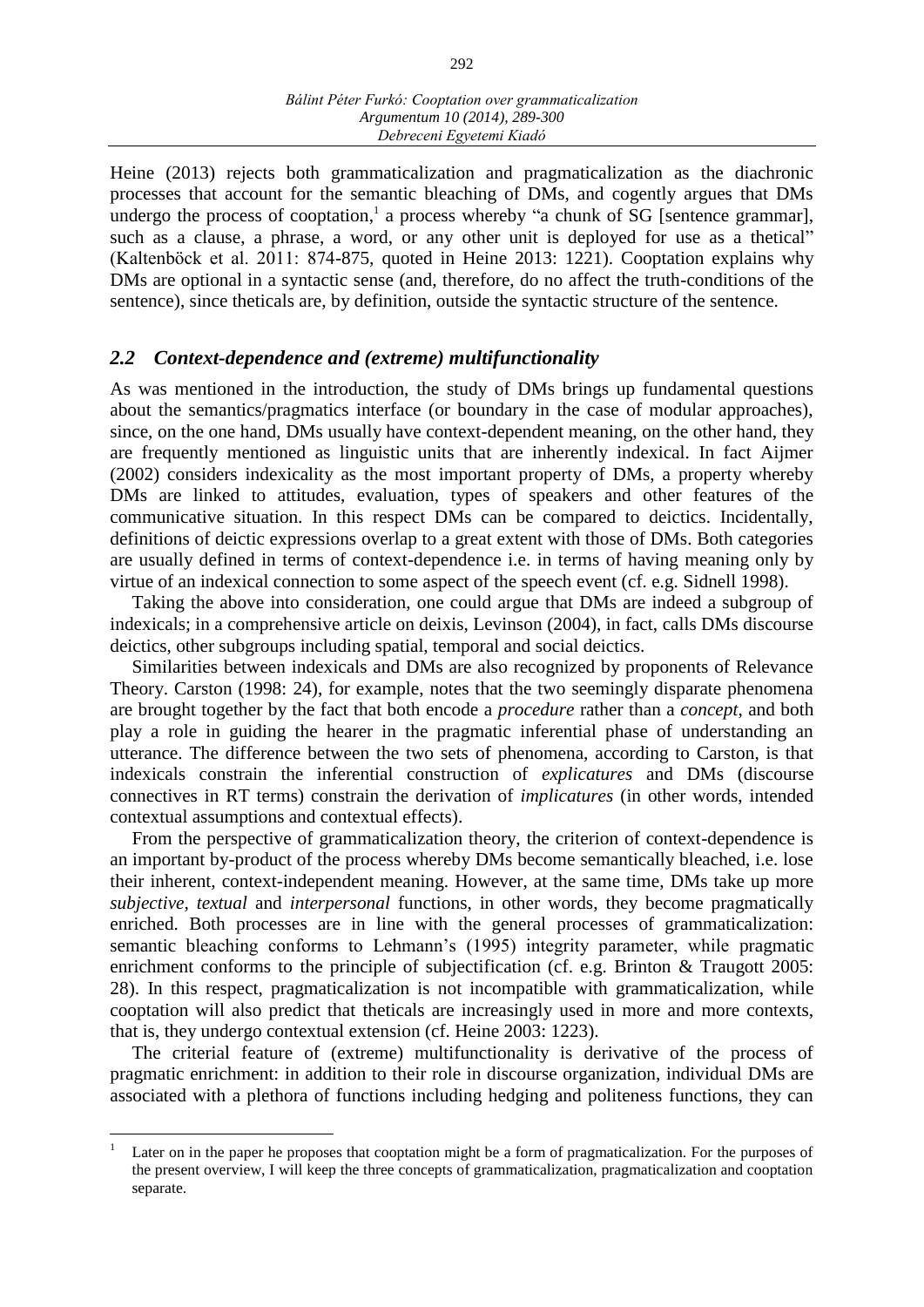also be salient in conversational exchanges as openers, turn-taking devices, hesitational devices, backchannels, markers of topic shift and of receipt of information, and so on. However, the functional spectrum of individual DMs do not, in any respect, form a paradigm. Even though certain DMs appear to complement each other in particular contexts (e.g. *I mean* vs. *you know*, cf. Fox Tree & Schrock 2002), there is usually a great degree of overlap and interchangeability. Therefore, the multifunctionality of DMs and the resulting functional overlaps violate at least two parameters of grammaticalization: paradigmaticization (cf. Lehmann 1995: 135) and obligatorification (cf. Lehmann 2002: 146).

# *2.3 Quasi-initiality*

An important clause of the definition of grammaticalisation (cf. e.g. Lehmann 1995, Hopper & Traugott 1994) states that it takes place in special *morpho-syntactic environments*. In the case of DMs, this environment can be associated with sentence-initial position, hence many scholars regard quasi-initiality as a distinguishing feature of DMs (e.g. Schourup 1999), and quasi-initiality serves as an argument in favour of the grammaticalization of DMs. However, the heterogeneity of their source categories (cf. section 2.5) indicates that DMs and their source categories are by no means restricted to clause or utterance-initial position either before or after they become theticals.

# *2.4 Weak clause association, phonetic reduction and variable scope*

It is frequently observed in the literature that DMs usually occur either outside the syntactic structure or loosely attached to it (cf. e.g. Brinton 1996: 34 or Hansen 1997: 156). Quirk et al. classify many linguistic items that are elsewhere included among DMs as *conjuncts* (e.g. *nonetheless*) which are considered to be clause elements but to have a detached role relative to other, more closely interrelated clause elements such as subject, complement, and object: "Conjuncts are more like disjuncts than adjuncts in having a relatively detached and 'superordinate' role as compared with other clause elements" (1985: 631).

It is important to note that the property of weak clause association is with reference to linguistic elements *external* to the DM's form, since a whole range of DMs clearly have their own internal syntactic structure (e.g. *on the other hand*) and certain other DMs (e.g. *y'know, I mean*) are clearly clausal despite the fact that the latter are considered to be noncompositional (procedural) and non-truth-conditional.

Weak clause association poses a problem for scholars who adopt the framework of grammaticalization, since it violates the parameter of fusion (also referred to as bonding), one of the most fundamental factors in the grammaticalization process. Three different approaches to the problem are commonly taken:

- some argue that there are two different types of grammaticalization: Grammaticalization I (movement towards morphology) and Grammaticalization II (movement towards discourse), the development of DMs, naturally, belongs to the latter, in which bonding is not a requirement (cf. Wischer 2000),
- some argue that we cannot expect DMs to conform to the same principles of grammaticalization as other linguistic items, since DMs are unique by nature (cf. Dér 2005),
- some argue that we need to find out more about grammaticalization and challenge some of its basic premises in light of the findings of DM research (cf. Traugott 1995).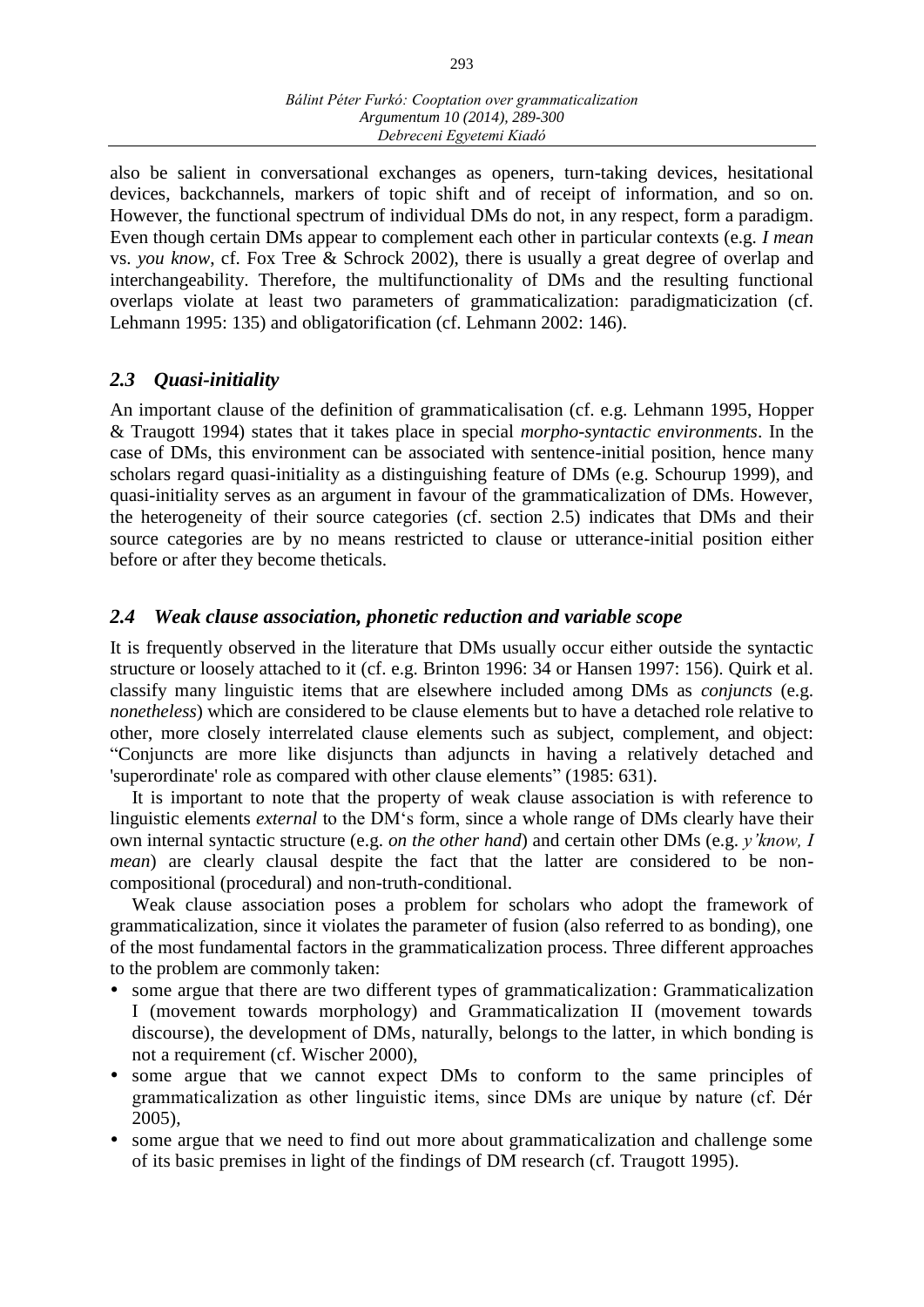The cooptation hypothesis, on the other hand, offers an intuitively as well as empirically plausible explanation: during the process whereby DMs become theticals, the bonds between the DMs and the syntactic environment (phrasal element) become gradually weaker and more loose, as a result of which DMs are ultimately reanalyzed as syntactically independent units (cf. Heine 2013: 1231).

Weak clause association is frequently discussed in relation to phonological independence: DMs often constitute independent tone units, or are set off from the main clause by 'comma intonation' (cf. Hansen 1997: 156). Lack of intonational integration poses the same problems for grammaticalization theory as weak clause association.

The scope of DMs poses yet another challenge to the regular process of grammaticalization. Compare (3) and (4):

- (3) A: I know how close you are to your mom. How old is she?
	- B: *Well*, she probably doesn't want me to say... (*Larry King Live*, March 3, 2004, transcript available at www.cnn.com).
- (4) You're not going to have quality if you can't sleep and you itch and you bitch and you weep and you cry and you bloat and you can't remember anything and you don't have a, *well*, sex drive (*Larry King Live*, March 14, 2004, transcript available at www.cnn.com).

As the examples above show, the size of the linguistic unit *well* can take in its scope ranges from a whole sentence through clausal elements to single words. Waltereit (2006) observes that this variability is a remarkable property, but it is not an exclusive feature of DMs, since conjunctions as a word-class (and even some individual conjunctions as lexical items) can also have variable scope, giving the following sentences as examples:

- (5a) Ed and Doris loved each other.
- (5b) Ed worked at the barber's, and Doris worked in a department store.

In (5a) *and* has scope over two NPs, in (5b) it has scope over two clauses. The difference between *and* used as a conjunction and its DM use, however, lies in the fact that the scope of the conjunction *and* can always be determined in grammatical terms. It could be defined as ranging over two constituents of the same type adjacent to *and*, which, in turn, make up a constituent of again the same type. The scope of DMs, in contrast, cannot be determined in grammatical terms, as is clear from the examples taken from (Schiffrin 1987: 53):

(6) My husband got a notice t'go into the service *and* we moved it up. And my father died the week ... after we got married. And I just felt, that move was meant to be.

On the basis of the above examples, Schiffrin concludes that *and* has "freedom of scope", rather than "variable scope", since "we can no more use *and* to identify the interactional unit that is being continued than we can use *and* to identify the idea that is being coordinated" (Schiffrin 1987: 150).

The property of variable scope DMs display violates the principle of scope reduction, yet another concomitant of grammaticalization. Traugott's (1995) solution is to argue that in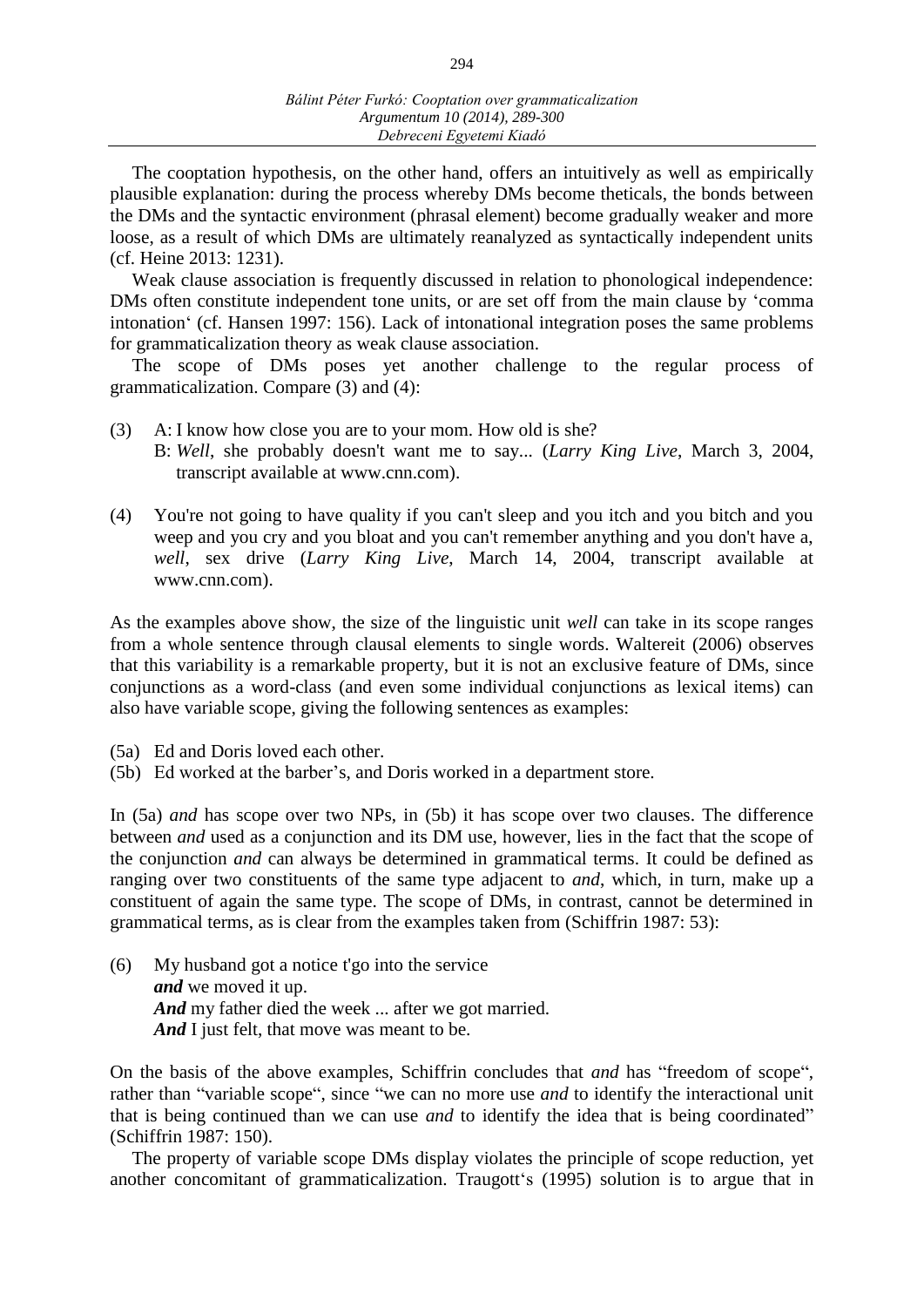addition to Nominal clines (nominal adposition  $>$  case) and verbal clines (main verb  $>$  tense, aspect, mood marker), which are "staples of grammaticalization theory", a further cline: Clause internal Adverbial > Sentence Adverbial > Discourse Particle should be added to the inventory. According to Traugott, this cline involves increased *syntactic freedom* and *scope*.

Once again, the cooptation hypothesis offers a more elegant explanation by listing the different stages in the development of DMs as follows:

- stage 1 The source category item governs a phrasal element and has scope within the sentence.
- stage 2 The bonds between the source category item and its syntactic environment are loosened.
- stage 3 The item (would-be DM) can begin to be postposed to the phrasal element.
- stage 4 The phrasal element is then reanalyzed as an independent clause.
- stage 5 DM is reanalyzed as a syntactically free parenthetical with scope over a discourse unit rather than a syntactic unit (stages adapted on the basis of Brinton 2008: 127 and Heine 2013: 1231).

### *2.5 Procedural meaning and non-compositionality*

Although most scholars treat non-compositionality as a property of DMs *per se,* we saw earlier that Blakemore (2002) associates DMs with procedural meaning and uses noncompositionality as a *test* to decide whether individual items are conceptual or procedural.

Blakemore also claims that if DMs are synonymous with their non-DM counterparts, they encode conceptual meaning. Thus *seriously* and *in other words* in (7a) and (8a) encode a concept parallel to (7b) and (8b), respectively, *well* (as in 9a), however, encodes a procedure, since it is not synonymous with *well* in (9b):

- (7a) *Seriously*, you will have to leave.
- (7b) He looked at me very *seriously*.
- (8a) *In other words*, you're banned.
- (8b) She asked me to try and put it *in other words*.
- (9a) A: What time should we leave? B: *Well*, the train leaves at 11.23.
- (9b) You haven't ironed this very *well*.

A second test Blakemore uses is to see if a given item can combine with linguistic items encoding conceptual meaning to produce complex expressions. Thus, *in confidence* and *frankly* do not encode procedural meaning, as is illustrated by (10) and (11), respectively:

- (10) In total, absolute confidence, she has been promoted.
- (11) Speaking quite frankly, I don't think people ever ask themselves those kind of questions.

Since the functional class of DMs behaves rather heterogeneously in terms of having procedural meaning, Blakemore concludes that DMs do not form a homogeneous class and, therefore, should not be the object of inquiry. However, the cooptation hypothesis suggests that the loosening of the bond between a DM and its syntactic environment is a gradual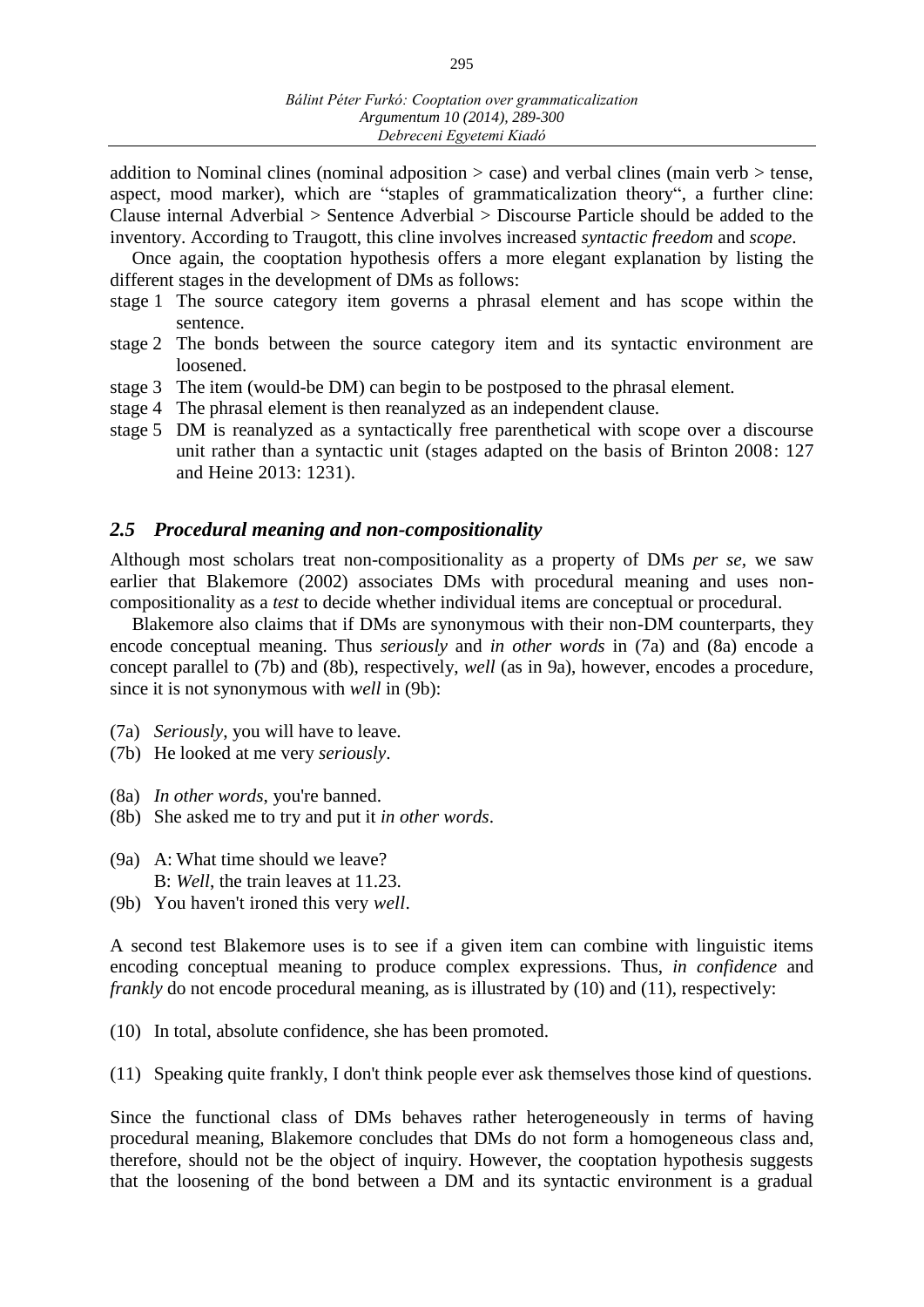process, therefore, compositionality, i.e. the extent to which a given item can combine with other lexical (non-DM) units is a matter of degree. Grammaticalization theory also suggests that different items are at different stages of grammaticalization, these stages, however, usually represent stages of bondedness, rather than stages of syntactic freedom, as in the case of the development of DMs.

As far as the Blakemore's (2002) synonymity test is concerned, it is important to note that simply because no correspondence can be found between the adverbial *well* and its DM counterpart on the basis of native intuitions, it does not follow that such a relationship is absent (on the diachronic development of *well* cf. Finell 1989). Native intuitions, naturally, disregard diachronic aspects (dynamic development) of individual lexical and grammatical items, and it is exactly these aspects that account for the gradedness of the category of DMs.

## *2.6 High frequency, orality, stigmatization*

There are a variety of additional stylistic and sociolinguistic factors that are considered in the literature when listing the characteristic features of DMs, resulting from the criterial feature of high frequency. High frequency is the backbone of various processes of grammaticalization as well as pragmaticalization (cf. Ariel 1998: 245), and, by the same token, cooptation. It needs to be added to the criterial features of prototypical DMs since the more frequently a given source category item is used, the faster it undergoes pragmaticalization / cooptation and the more complete the process will be.

On a stylistic note, the high frequency of DMs in the speech of different social and occupational groups e.g. women, adolescents, surfers etc. usually triggers negative attitudes and stigmatization, Erman, however, cautions against the application of terms such as overuse and idiosyncracy, since they suggest that "no further analysis is necessary" (Erman 1987: 33). Erman also points out that speakers are rational and economical and are, consequently, "not likely to use any linguistic means without a conscious or subconscious purpose" [ibid.]. Just as optionality is a nonsensical feature in pragmatic terms, orality and the consequent stigmatization of (some) DMs is an inevitable, but linguistically speaking, irrelevant concomitant of the cooptation of DMs.

### *2.7 Heterogeneity of source categories*

Most scholars agree that DMs constitute a functional category that is heterogeneous with respect to syntactic class<sup>2</sup>. Fraser defines DMs as "a pragmatic class, lexical expressions drawn from the syntactic classes of conjunctions, adverbials, and prepositional phrases" (Fraser 1999: 933). On this view DM status is independent of syntactic categorization: an item retains its non-DM syntactic categorization but has an additional function as a non-truthconditional connective (which is loosely associated with clause structure, cf. section 2.4). Source categories to which DM function has been attributed include adverbs (e.g. *now, actually, anyway),* coordinating and subordinating conjunctions (e.g. *and, but, because),*  interjections (e.g. *oh, gosh, boy),* verbs (e.g. *say, look, see),* and clauses (e.g. *you see*, I *mean, you know)*, while many authors attempt to shorten or lengthen this list of categories. Fraser (1990), for example, included two additional categories: "literally used" *I have you, still and all*), whereas Fraser (1999) cautiously observes that "there are three sources of DM –

 $\overline{c}$ <sup>2</sup> Despite the fact that Knott and Dale call them a "reasonably homogenous group" from the viewpoint of their isolation as "objects of investigation" (1994:45).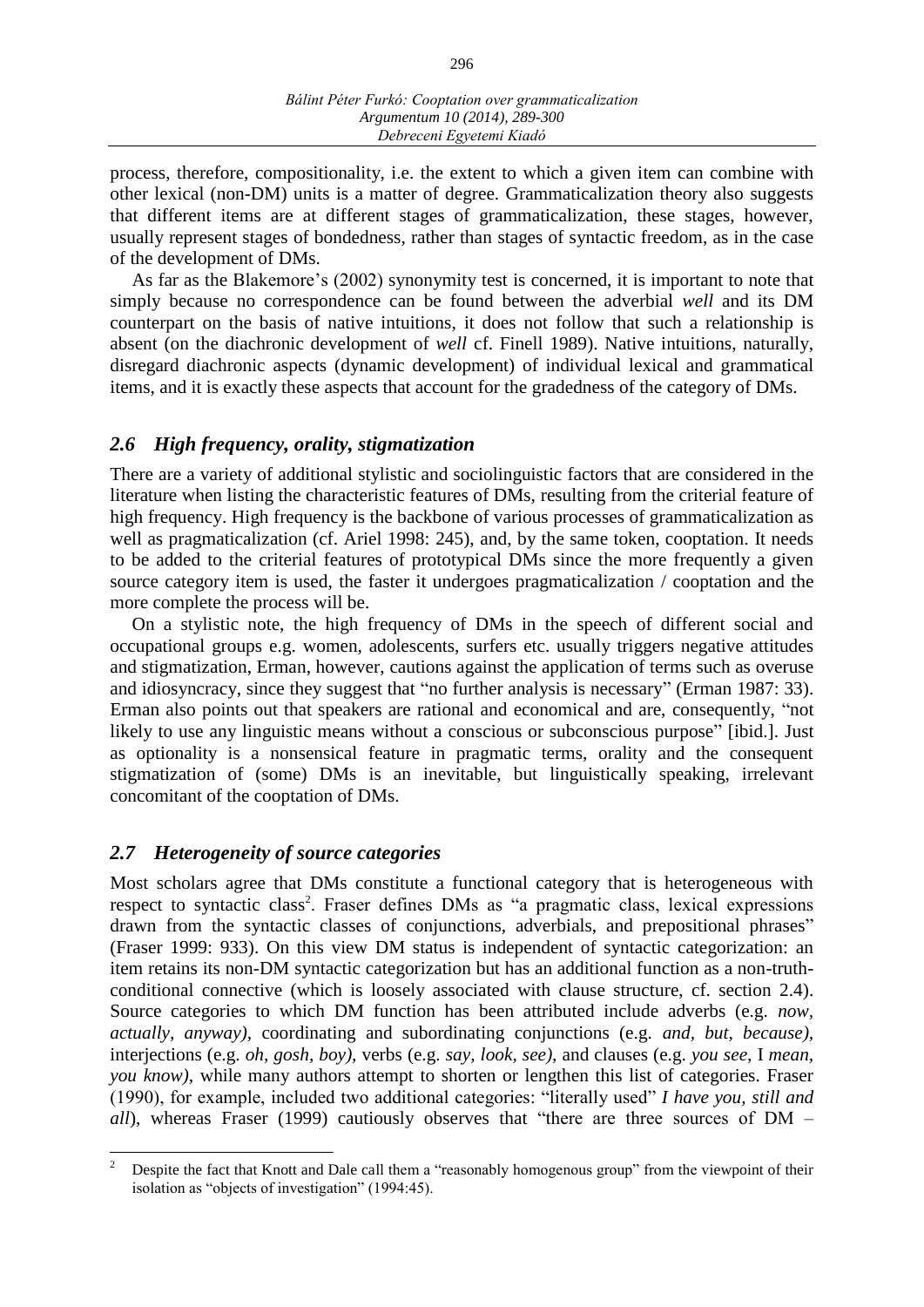conjunction, adverbs, and prepositional phrases ‒ as well as a few idioms like *still and all* and *all things considered*" (Fraser 1999: 933). However, Redeker (1991: 1168) categorically denies that "clausal indicators of discourse structure" could be eligible for DM status.

While the syntactic heterogeneity of source categories is, naturally, not a criterial feature for DM status, it is important to consider that, once again, the cooptation hypothesis correctly predicts that linguistic units of a variety of sizes and complexity can be used as parentheticals, and, as a result, can emerge as DMs. Grammaticalization theory, on the other hand, has a hard time explaining the lack of restrictions in terms of the syntactic complexity as well as the distributional properties of the source items that emerge as  $\text{DMs}^3$ .

### **3 Conclusions, directions for further research**

The theoretical challenges DMs pose are, to a large extent, due to their heterogeneity as a class of linguistic items both in terms of the source categories that emerge as DMs and the extent to which individual DMs display the criterial features that have been identified. In the course of the paper I argued that it is the cooptation hypothesis rather than grammaticalization theory<sup>4</sup> that best explains the characteristics associated with DM status.

If we assume that individual DMs are at different stages in the process of cooptation<sup>5</sup>, it comes as no surprise that individual DMs may not share all the properties that characterize either the class as a whole or prototypical members of the class. In addition, even if they do, they might display particular properties to varying degrees. After identifying the relevant properties that might serve as criterial features, the next step is to provide a model that represents DMs as a graded category, in which individual DMs can be placed relative to their closeness to the core or the periphery.

In Furkó (2006, 2007), an attempt was made to provide such a network model and to place in the model linguistic items whose status as DMs has generated controversy in the literature. The model was based on Pelyvás's (1995) adaptation of Lakoff's (1987) cognitive model. Pelyvás's study focused on the class of English auxiliaries, a similarly heterogenous category both in terms of its formal-functional properties and the degree to which individual members have undergone subjectivization, a staple of the modified version of grammaticalization theory (cf. Traugott 1995). The models outlined in Furkó (2006, 2007) were based on grammaticalization theory and, as a result, the criterial features corresponded to the triggers, concomitants and results of grammaticalization. The discussion above suggests that the process of cooptation still results in a graded category, however, the model needs to be reviewed in the light of the new hypothesis, as a result of which the criterial features need to be reconsidered and weighted in terms of their relevance to the process of cooptation.

### **References**

Aijmer, K. (1997): I think – an English modal particle. In: Swan, T. & Olaf J.W. (eds.): *Modality in the Germanic Languages: Historical and Comparative Perspectives*. Berlin: Mouton de Gruyter, 1-47.

 $\overline{3}$ <sup>3</sup> On the distributional properties and syntactic restrictions of source items for grammaticalization cf. Heine (2009).

<sup>4</sup> and its modified version, the pragmaticalization hypothesis

<sup>5</sup> For the description of the individual stages cf. section 2.4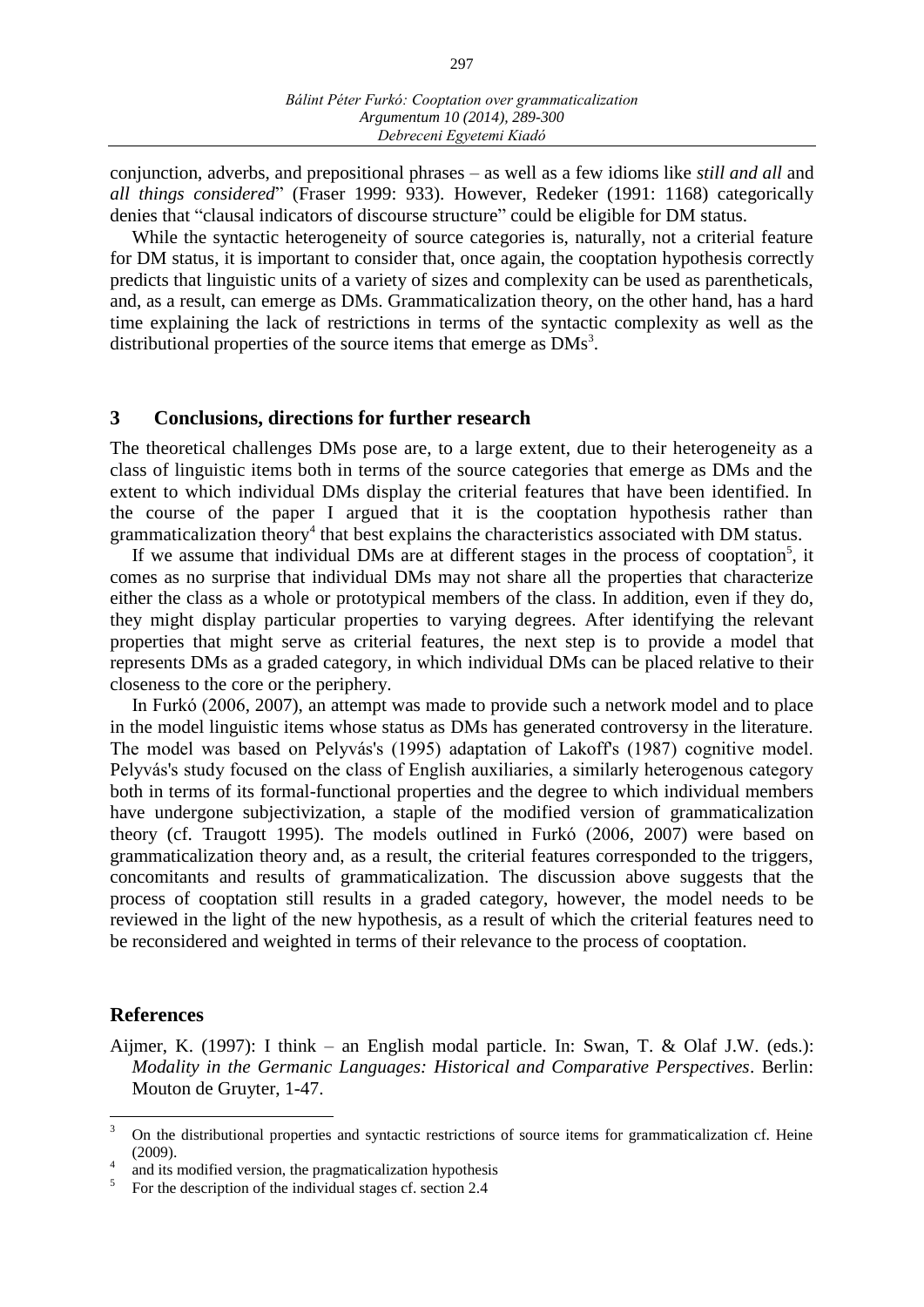- Aijmer, K. (2002): *English Discourse Particles: Evidence from a Corpus*. Amsterdam & Philadelphia: John Benjamins.
- Aijmer, K. & Simon-Vandenbergen, A. (2004): A model and a methodology for the study of pragmatic markers: the semantic field of expectation. *Journal of Pragmatics* 36, 1781- 1805.
- Andersen, G. (2001): *Pragmatic Markers and Sociolinguistic Variation: A Relevance-Theoretic Approach to the Language of Adolescents*. Amsterdam & Philadelphia: John Benjamins.
- Ariel, M. (1998): Discourse markers and form-function correlations. In: Jucker, A.H. & Ziv, Y. (eds.): *Discourse Markers: Descriptions and Theory*. Amsterdam & Philadelphia: John Benjamins, 223-259.
- Blakemore, D. (2002): *Relevance and Linguistic Meaning: The Semantics and Pragmatics of Discourse Markers*. Cambridge: Cambridge University Press.
- Brinton, L.J. (1996): *Pragmatic Markers in English: Grammaticalization and Discourse Functions*. Berlin: Mouton de Gruyter.
- Brinton, L.J. (2008): *The Comment Clause in English: Syntactic Origins and Pragmatic Development (Studies in English Language)*. Cambridge: Cambridge University Press.
- Brinton, L.J. & Traugott, E. C. (2005): *Lexicalization and Language Change*. Cambridge: Cambridge University Press.
- Busquets, J., Koike, D. & Vann, R. (2001): Spanish *no*, *sí*: Reactive moves to perceived facethreatening acts, Part I: Discourse relations and cognitive states. *Journal of Pragmatics* 33, 707-725.
- Carston, R. (1998): The semantics/pragmatics distinction: a view from relevance theory. *UCL Working Papers in Linguistics* 10, 1-30.
- Dér, Cs.I. (2010): On the status of discourse markers. *Acta Linguistics Hungarica* 57.1, 3-28.
- Dér, Cs.I. (2005): Diskurzusszerveződés és grammatikalizáció [Discourse organization and grammaticalization]. *Nyelvtudományi Közlemények* 102, 247-264.
- Dér, Cs.I. (2013): Grammaticalization: A specific type of semantic, categorical, and prosodic change. *Berliner Beitrage Zur Hungarologie* 18, 160-179.
- Erman, B. (1987): *Pragmatic Expressions in English: A Study of* you know, you see *and* I mean *in Face-to-face Conversation*. Stockholm: Almqvist & Wiksell International.
- Erman, B. & Kotsinas, U. (1993): Pragmaticalization: the case of ba' and you know. *Studier i Modern Språkvetenskap. Acta Universitatis Stockholmiensis* 10, 76-93.
- Finell, A. (1989): *Well* now and then. *Journal of Pragmatics* 13, 653-56.
- Fox Tree, J.E. & Schrock, J.C. (2002): Basic meanings of *you know* and *I mean*. *Journal of Pragmatics* 34, 727-47.
- Frank-Job, B. (2006): A diachronic-functional approach to discourse markers. In: Fischer, K. (ed.): *Approaches to Discourse Particles*. Amsterdam: Elsevier.
- Fraser, B. (1999): What are discourse markers? *Journal of Pragmatics* 31, 931-952.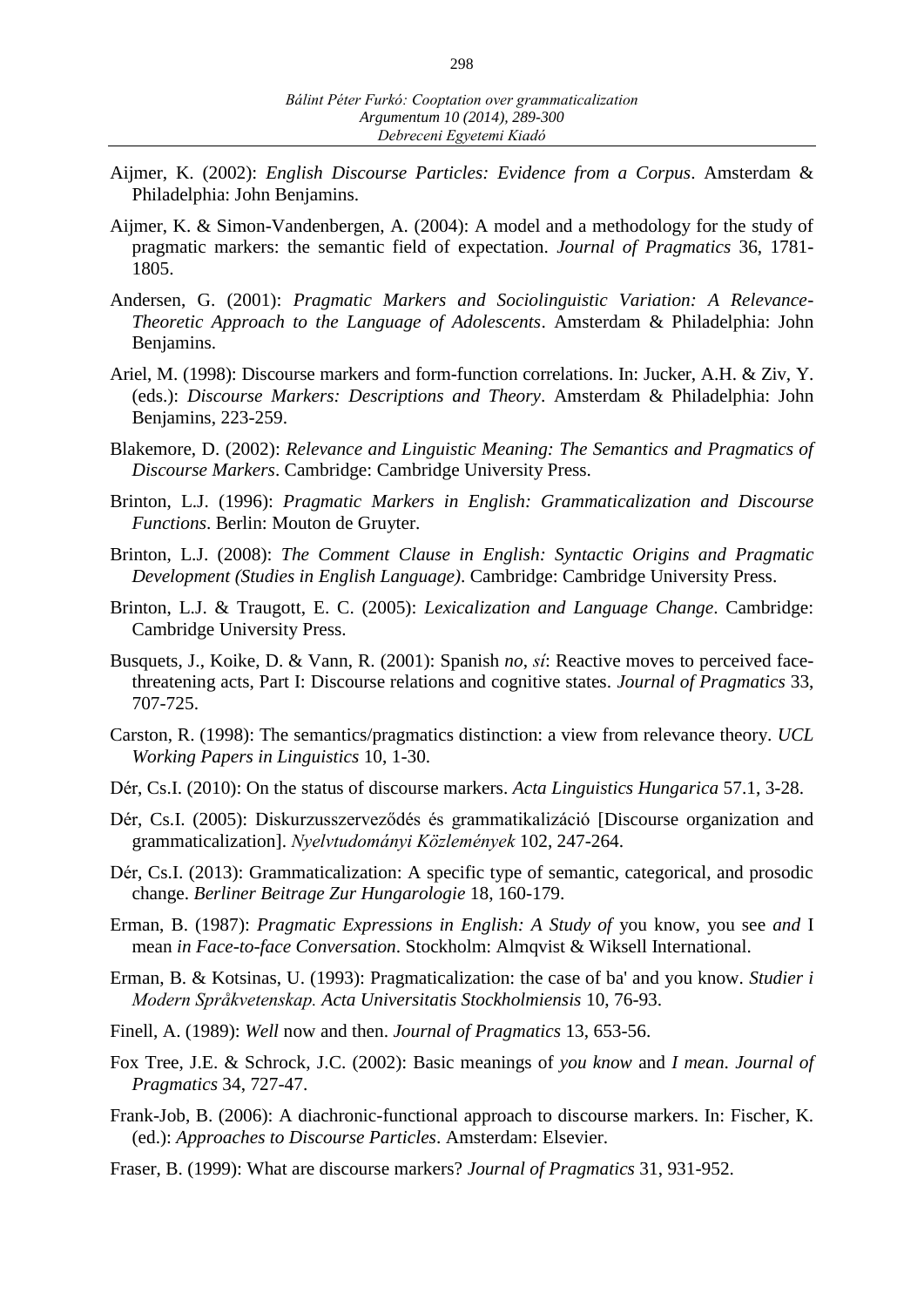- Furkó, B.P. (2006): Discourse Markers ‒ a radial category. In: Fabian, M. (ed.): *Sučasni doslidženńa z inozemnoï filologiï*. Volume 4. Uzhhorod: Department of Foreign languages, Uzhhorod National University.
- Furkó, B.P. (2007): The Pragmatic Marker Discourse Marker Dichotomy Reconsidered: The Case of *well* and *of course*. Debrecen: Debrecen University Press.
- González, M. (2004): *Pragmatic Markers in Oral Narrative: The Case of English and Catalan*. Amsterdam & Philadelphia: John Benjamins.
- Hansen, M.-B.M. (1997): *Alors* and *donc* in spoken French: A reanalysis. *Journal of Pragmatics* 28, 153-187.
- Heine, B. (2009): Identifying instances of contact-induced grammatical replication. In: Obeng, S.G. (ed.): *Topics in Descriptive and African Linguistics. Essays in Honor of Distinguished Professor Paul Newman*. München & Newcastle: LINCOM Europa, 29-56.
- Heine, B. (2013): On discourse markers: Grammaticalization, pragmaticalization, or something else? *Linguistics* 51.6, 1205-1247.
- Hopper, P. & Traugott, E.G. (1994): *Grammaticalization*. Cambridge: Cambridge University Press.
- Infantidou-Trouki, E. (1992): Sentential adverbs and relevance. *UCL Working Papers in Linguistics* 4, 193-214.
- Kaltenböck, G., Bernd H. & Kuteva, T. (2011): On thetical grammar. *Studies in Language* 35.4, 848-893.
- Lakoff, G. (1987): *Women, Fire and Dangerous Things. What Categories Reveal about the Mind*. Chicago: The University of Chicago Press.
- Lehmann, C. (1995): *Thoughts on Grammaticalization*. Munich: Lincom.
- Lehmann, C. (2002): New reflections on lexicalization and grammaticalization. In: Wischer, I. & Diewald, G. (eds.): *New Reflections on Grammaticalization*. Amsterdam & Philadelphia: John Benjamins, 1-18.
- Levinson, S.C. (2004): Deixis and pragmatics. In: Horn, L. & Ward, G. (eds.): *The Handbook of Pragmatics*. Oxford: Blackwell, 97-121.
- Pelyvás, P. (1995): A radial category: auxiliaries and 'related verbs' in English. In: Pelyvás, P. (ed.): *A Reader in Cognitive Grammar for Students of English*. Debrecen: KLTE.
- Quirk, R., Greenbaum, S., Leech, G. & Svartvik, J. (1985): *A Comprehensive Grammar of the English Language*. London: Longman.
- Redeker, G. (2006): Discourse markers as attentional cues at discourse transitions. In: Fischer, K. (ed.): *Approaches to Discourse Particles*. Amsterdam: Elsevier.
- Schiffrin, D. (1987): *Discourse Markers*. Cambridge: Cambridge University Press.
- Schourup, L. (1999): Discourse markers: tutorial overview. *Lingua* 107, 227-265.
- Sidnell, J. (1998): Deixis. In: Verschueren, J. et. al. (eds.): *Handbook of Pragmatics, 1998 Installment*. Amsterdam & Philadelphia: John Benjamins.